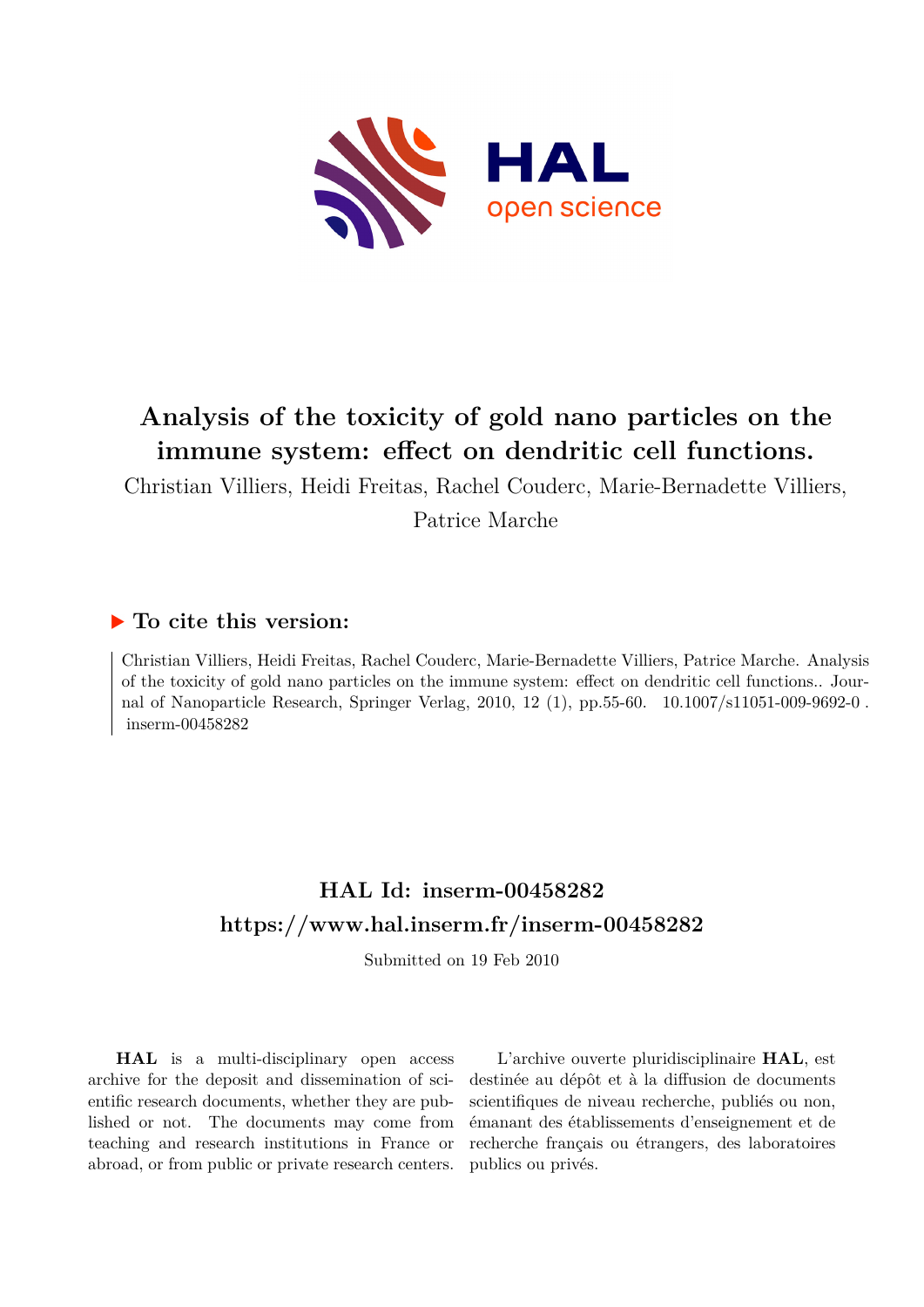# **Analysis of the toxicity of gold nano particles on the immune system: effect on dendritic cell functions.**

Christian Villiers, Heidi Freitas, Rachel Couderc, Marie-Bernadette Villiers and Patrice N Marche

Inserm, U823, Centre de Recherche Albert Bonniot, Grenoble, France; Université Joseph Fourier, Grenoble, France.

Corresponding author Christian Villiers Email [christian.villiers@ujf-grenoble.fr](mailto:christian.villiers@ujf-grenoble.fr) Phone number: 33 (0)4 76 54 94 16 Fax number: 33 (0) 4 76 54 94 14

### Abstract:

The effect of manufactured gold nanoparticles (NP) on the immune system was analysed through their ability to perturb the functions of dendritic cells (DC), a major actor of both innate and acquired immune responses. For this purpose, DCs were produced in culture from mouse bone marrow progenitors.

The analysis of the viability of the cells after their incubation in the presence of gold NP shows that these NP are not cytotoxics even at high concentration. Furthermore, the phenotype of the DC is unchanged after the addition of NP, indicating that there is no activation of the DC. But the analysis of the cells at the intracellular level reveals important amounts of gold NP amassing in endocytic compartments. Furthermore, the secretion of cytokines is significantly modified after such internalisation indicating a potential perturbation of the immune response.

Keywords : Nanoparticles, gold, immune system, dendritic cells, cytotoxicity, cytokine.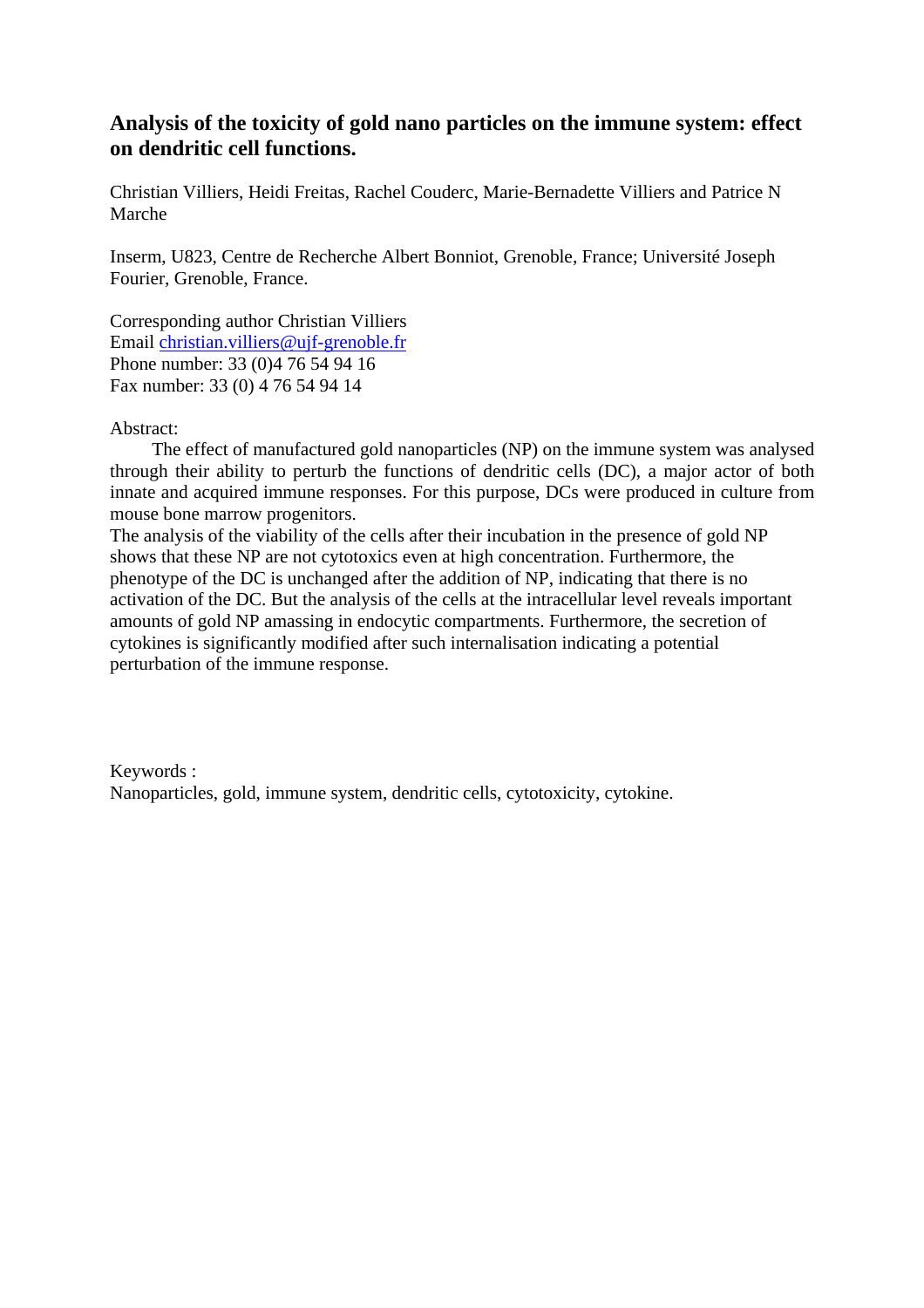#### **Introduction**

Nanotechnology is an emerging field involving production and utilisation of nanometric particles (NP) and materials; increasing exploitation of these industrially manufactured nano objects raises questions about their potential toxicity and their appropriate safe use by occupational workers and more generally, the risk assessment for all potentially exposed populations. In this context, the European Commission proposed to reinforce the knowledge on the potential toxicity of these materials. The development of new and appropriate *in vitro* methods to assess the toxicological profile of such materials is a prerequisite for these analyses. Our work, in the frame of the European programme CellNanoTox, aims to understand the interactions of NPs with the immune system which may provide appropriate evaluation procedures for risk assessment in this field. Beside their use for medical purpose, the penetration of NP into the organism results from the crossing of barriers (skin, lung, intestinal track for example) which are all patrolled and controlled by the immune system. Furthermore, when they are used for medical treatment, most of nano materials are also in contact, in the blood, with cells and soluble proteins involved in the defence of the organism. The analysis of the toxicity of such material is difficult, that is reflected by apparent controversial already published results: for example, it was shown that multi-walled carbon nanotubes did not induce lung inflammation or tissue damage, but caused alterations of systemic immune function in a mice model (Mitchell 2007) whereas, Chou et al. (Chou 2008) showed that single-walled carbon nanotubes induced alveolar macrophage activation with chronic inflammatory responses and severe pulmonary granuloma formation. The toxicity of these materials may vary according numerous parameters (Warheit 2008) like nature, size, roughness, form, aggregation state, coating, etc, making difficult to provide general results.

The impact of nanomaterials on the immune system was already shown using various models like carbon nanotubes (Shvedova 2008) or poly (D, L-lactic acid-co-glycolic acid) NP (Elamanchili 2004) for example. The particularity of some of these materials was also used in order to stimulate the immune system through an adjuvant effect as for polybutyl cyanoacrylate nanoparticles (Schneider 2008) or to reduce allergic responses as in the case of fullerene (Ryan 2007).

The immune response involves numerous humoral and cellular partners among which, dendritic cells (DCs) play a major role as the only professional antigen presenting cells able to initiate the specific immune response. Thus the persistence of their integrity is particularly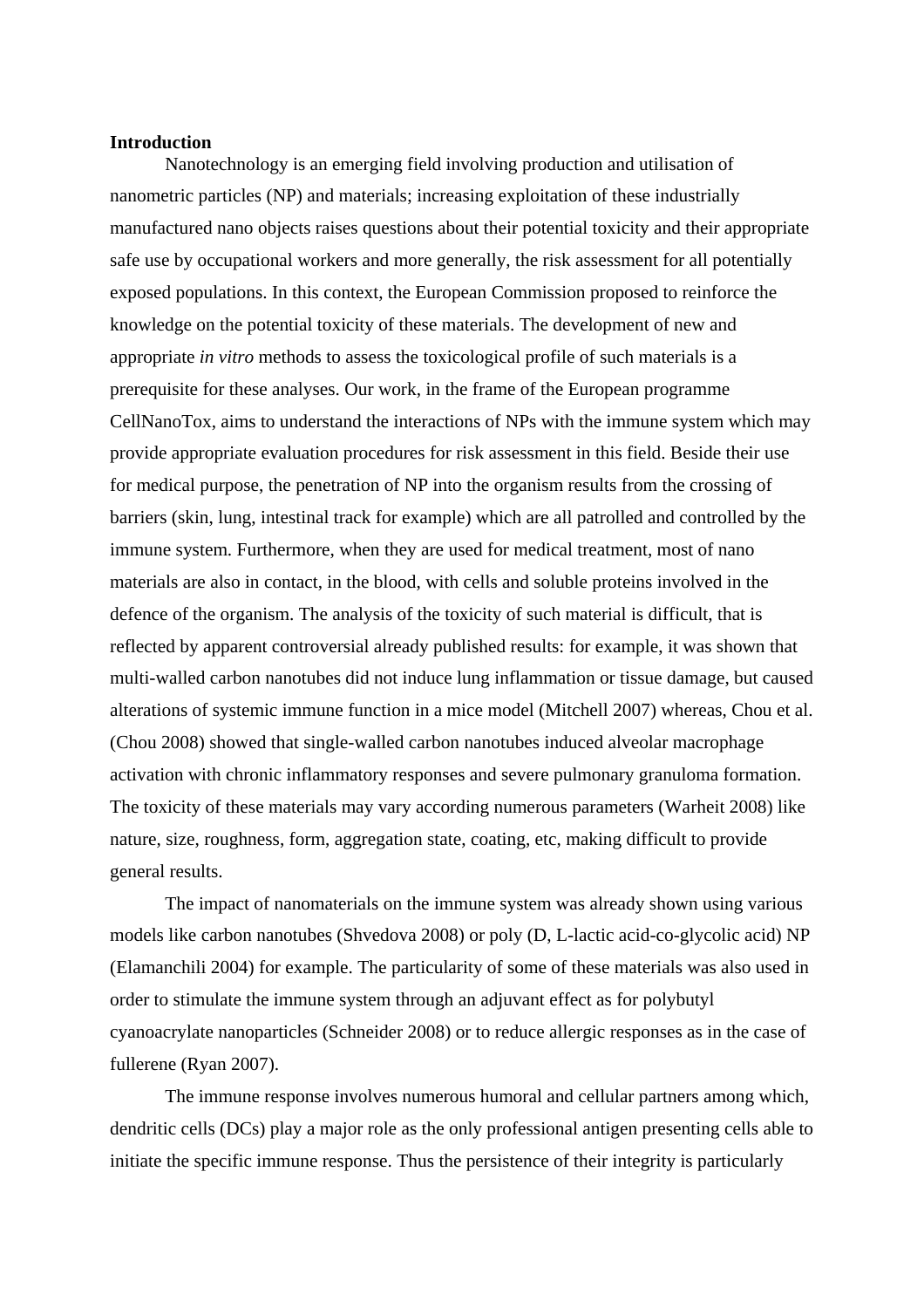important for the regulation of the immune system. DCs are able to detect, phagocyte, process and present to T lymphocytes antigens which are issued from proteins. In addition, by their capacity to secrete various cytokines, they are also able to activate cells acting on the innate immune response such as natural killer (NK) cells. Furthermore, the reactivity of DCs is greatly influenced by their local conditions in the body (stress, inflammation, etc.). For all these reasons, we have proposed to use DCs as a model system to study the impact of nano materials on the immune system to report on their potential deleterious effects. Here, we report the results of the exposition of DCs to gold NPs.

#### **Materials and Methods**

#### Gold nanoparticles

Gold NPs were synthesized by Daniele Bonacchi from Colorobia (Italy) in aqueous medium containing sodium citrate and poly-(N-vinyl)-2-pyrrolidone. Pure gold particles have a mean size of 10 nm as determined by scanning transmission electron microscopy, a zeta potential of -13,0 at pH 7,4 and are stable in the medium used for cell culture as shown by analysis by electron microscopy (data not shown). The particles were provided at the gold concentration of 13mM. Throughout the experiments, NPs were used at a final gold concentration of 0.5mM.

#### Dendritic cells

DCs were generated from bone marrow extracted from C57BL/6 mice (Charles River, l'Arbresle, France) as previously described (Faure 2004). Briefly, bone marrow cells were isolated by flushing from the femurs. Erythrocytes and GR1 positives cells were removed by magnetic cell sorting and the remaining negatively sorted cells were resuspended at  $5x10<sup>5</sup>$ cells/ml in complete Iscove's modified Dubelcco's medium (IMDM) supplemented with factors GM-CSF, FLT-3L and IL-6 and cultured at 37°C in the presence of 5% CO2. The transformation of the progenitors into fully active DC occurs during a 10 days culture.

#### Incubation with nanoparticles

After washing, DCs  $(10^6 \text{ cells/ml})$  were incubated in culture medium in 24 wells plates for 24 hours; then NPs were added and cells further incubate at 37°C as indicated in the text. The impact on DCs was tested for various parameters, such as apoptosis, activation or cytokine secretion.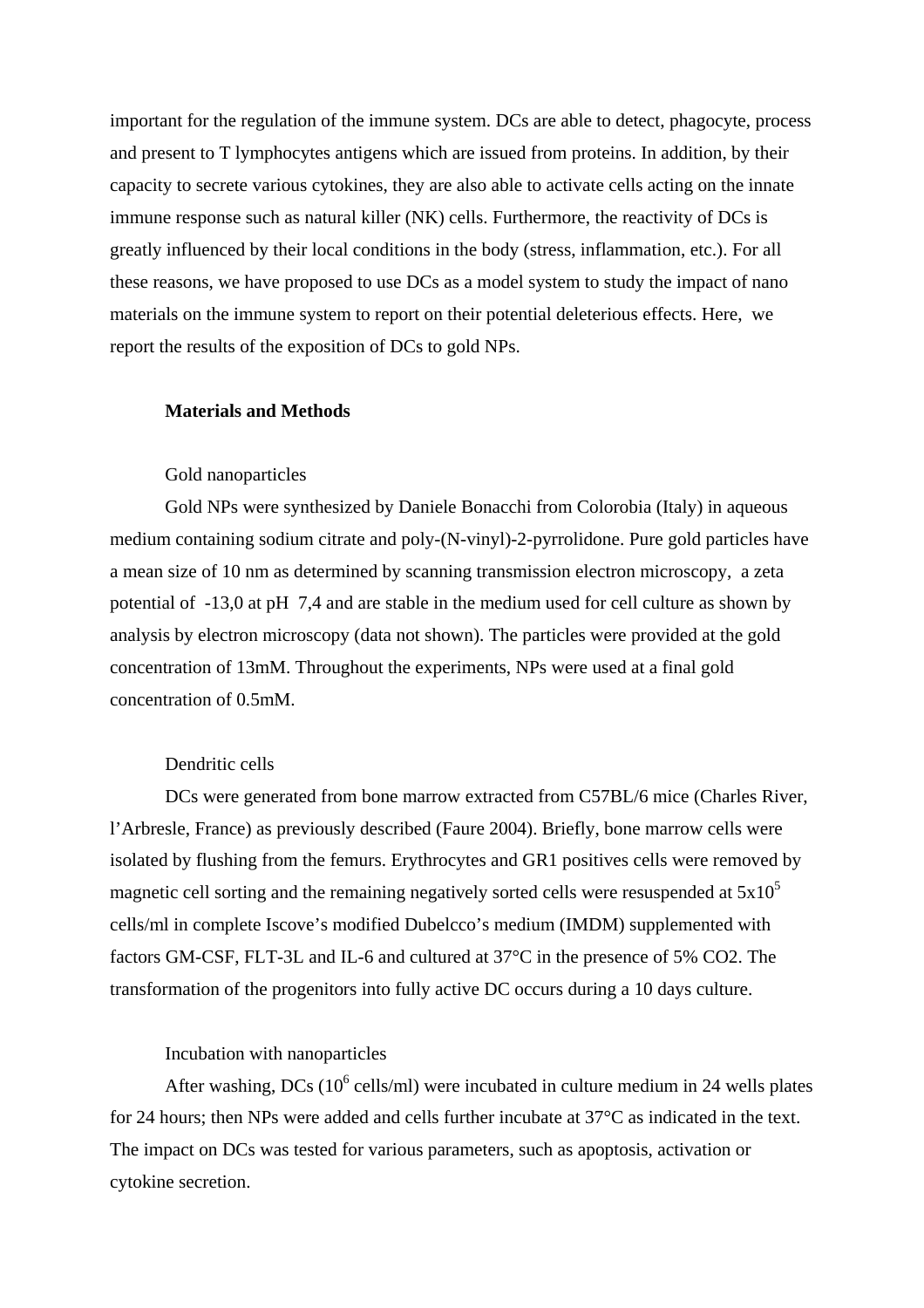Apoptosis and necrosis were analysed by flow cytometry after 4, 24 or 48 hours incubation together with NPs, cell were stained in the presence of phycoerythrin labelled Annexin V and [7-Amino-Actinomycin](http://www.healthsystem.virginia.edu/internet/cytometry/protocols/7aad-staining-of-dead-cells.pdf) D (7AAD). Cellular activation was analysed by flow cytometry after cell staining using fluorescent antibodies against IAb (Major Histocompatibility Class II (MHC-II) molecules) and CD11b, both markers for DCs. The analysis were performed on a FACSAria (BD Bioscience) and the results recalculated using FCS Express V3 (De Novo Software). Each experiment was performed at least three times with cells issued from different cultures.

#### Cytokines Immunoassays

Cytokines were measured in the supernatant of cell cultures by immuno assays using OptEIA for mouse cytokines (Pharmingen) according to the procedures recommended by the manufacturer. Each experiment was performed at least three times with cells issued from different cultures and each measurement is performed in duplicate. The supernatants are harvested after 24 hours incubation at 37°C.

#### Statistical analysis

The results are presented as a mean ±standard error of the mean (SEM). Statistical analysis was performed using SPSS software, version 15.0 (SPSS Inc Chicago, Il USA). The non parametric Wicoxon and Mann-Whitney U–test were used to compare quantitative variables. Differences were considered as statistically significant when p-value was less than 0.05.

#### **Results**

In order to determine if gold NPs are cytotoxic, DCs were incubated with NPs for 4, 24 and 48 hours and then labelled using Annexin V and 7-AAD for detection of apoptosis and necrosis respectively. As shown in Fig. 1, the labelling of the DCs incubated with NPs is similar to what is obtained for the untreated DCs: indicating that there is no induction of apoptosis in the presence of gold NPs after 24 hours incubation. The same results were obtained whatever the incubation time (4, 24 and 48 hours). A positive control for cell death (Fig 1B) was realised by incubating DC with di-ethylen glycol (2%) for 24 hours which leads to a high dyes incorporation (90% of apoptotic and necrotic cells).

While the gold NPs did not induce DCs death, they strongly accumulated in the cells as shown by microscopy (Fig 2), this is likely due to the high capacity of phagocytosis of these cells.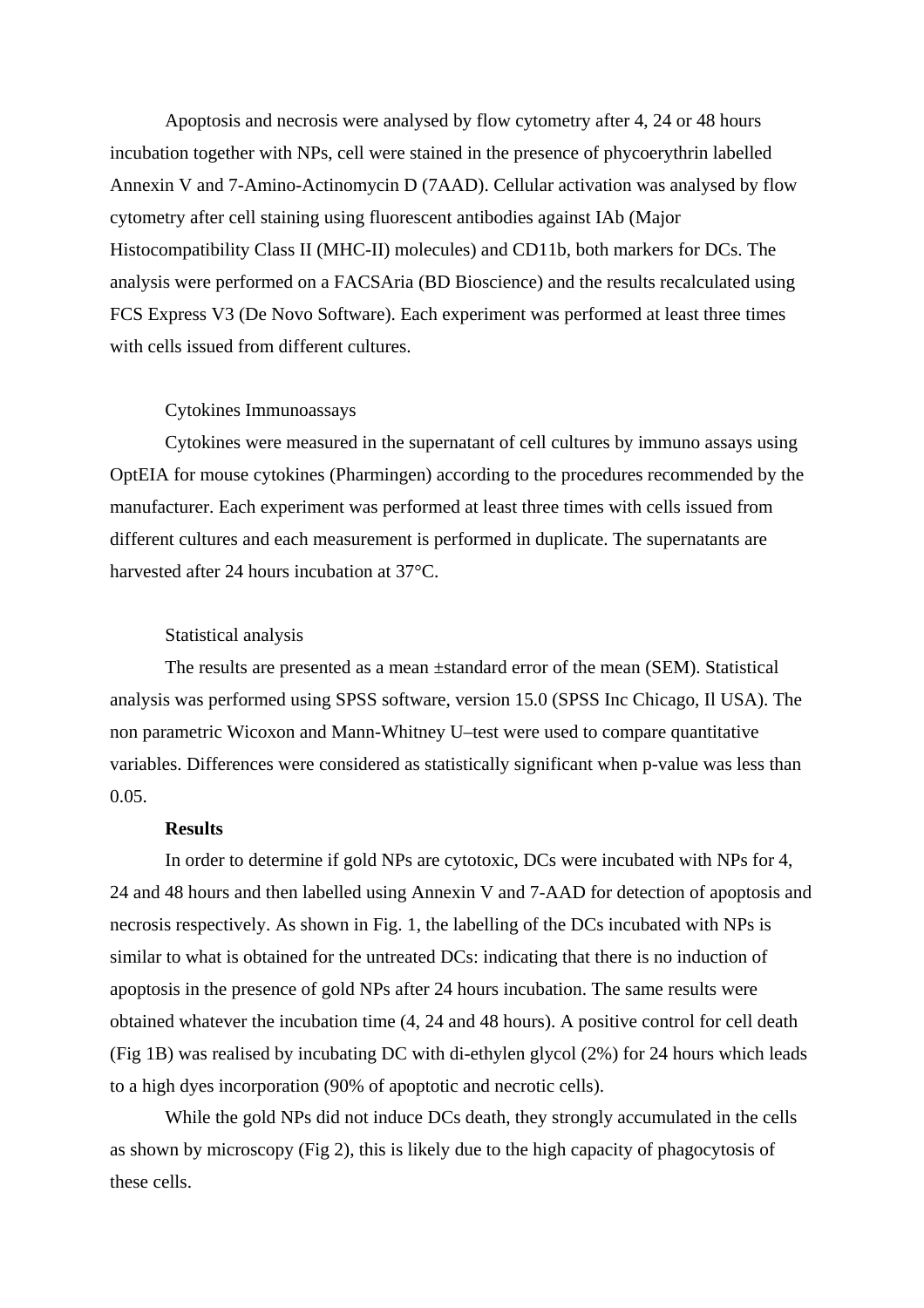Such internalisation may induce the activation of the cells; to assess this eventuality, DCs were labelled, after incubation, with anti-IAb (MHC-II) and anti-CD11c antibodies: The level of expression MHC-II molecules is correlated to the activation of the DCs which are themselves characterized by their high expression of CD11c molecules. As shown in Fig. 3, the percentages of activated DCs were similar whether the cells were incubated or not in the presence of NPs. These percentages must be compared to the value obtained (38%) when bacterial Lipo-Poly-Saccharides (LPS) was added to the cell culture as positive control for DC activation. These results indicate that in the presence of these gold NPs, the cells are not activated after 24 hours incubation; same results were obtained for shorter (4 hours) or prolonged incubation (48 hours), data not shown.

The apparent harmlessness of the gold NPs on DCs was further assessed by analysis of functional parameters: Their effect on the capacity of DCs after activation to secrete cytokines (one of the most important functions of these cells) was measured. The cells were incubated in the presence of NPs together with LPS which induces the cell activation and the resulting cytokine secretion. The supernatants were harvested after 24 hours incubation: it was shown previously that this corresponds to the period where the major part of the cytokines secretion occurs after DCs activation (Bueno 2001). Two cytokines were measured: IL-12p70 and IL-6, these two were chosen because of their importance in the functions of the DCs, they are responsible for the induction of an immune response through the stimulation of T lymphocytes and of the induction of inflammation reaction respectively. As shown in Fig. 4, secretion of IL-12 p70 was significantly inhibited ( $p<0.05$ ) in the presence of NPs, whereas the amount of IL-6 was not affected by the addition of NPs. In the absence of LPS, there is no secretion of cytokines even after incubation in the presence of NPs.

### **Conclusion**

The results presented here indicate that the gold NPs used for the experiments, are not cytotoxic: they do not induce the death of the cells nor their activation, but they accumulate inside the cells which is in agreement with the strong phagocytic capacity of DCs (Savina 2007). Indeed, such accumulation of NPs inside the DCs, especially in compartments dedicated to antigen processing, may be a handicap for antigen presentation. DCs activation induces morphological transformations with development of long dendrites and increases the amount of MHC-II molecules at the cell surface, molecules which present the antigens to T lymphocytes. These modifications of DCs facilitate the contact of DCs with the other cells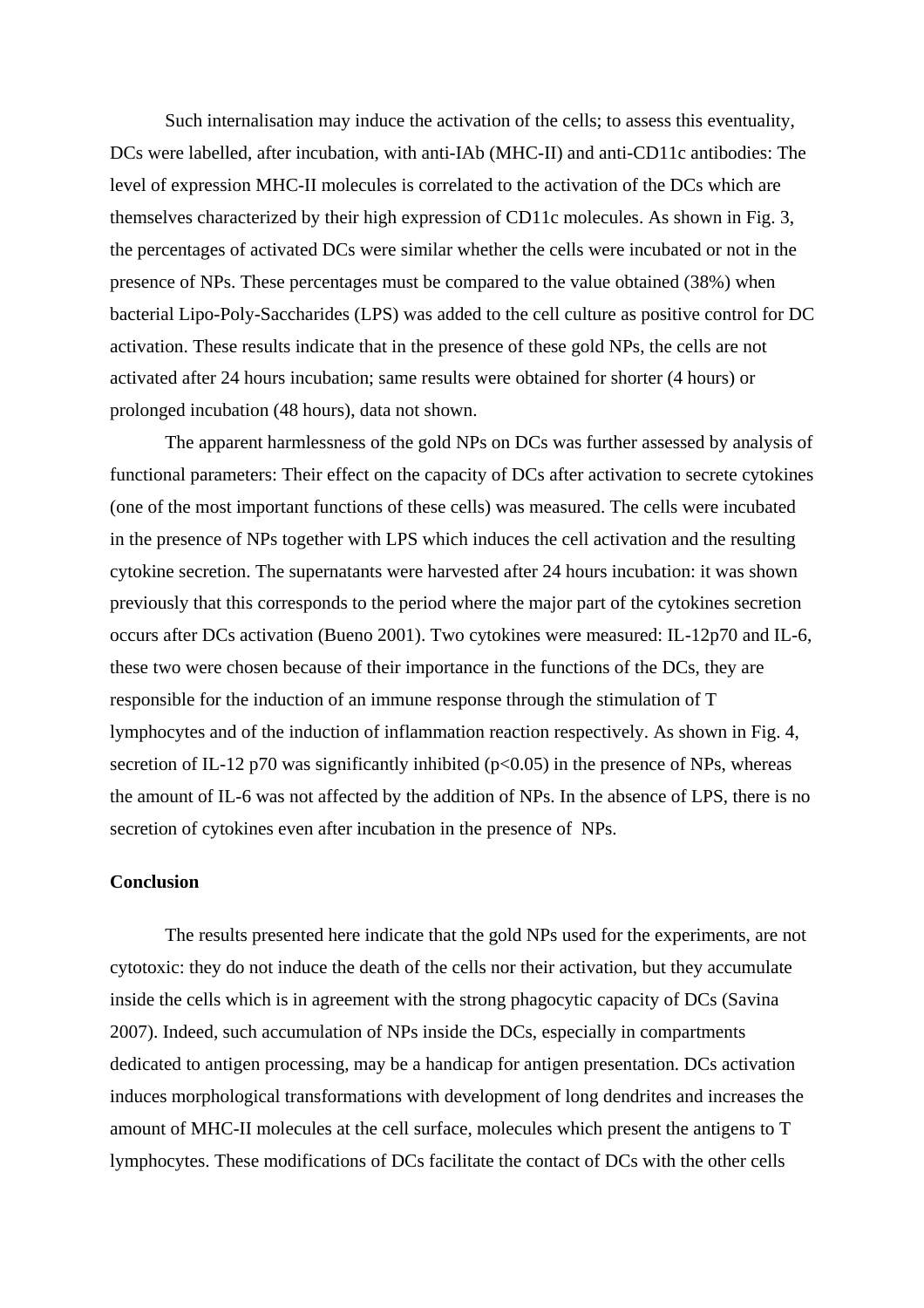involved in the immune responses. Furthermore, there is induction of the secretion of many factors among which interleukins (IL-1, IL-6, IL-12, IL-10, TNF, etc…..). We have chosen to measure two very important cytokines: IL-6 and IL-12p70. IL-6 is implicated in the inflammation; we show here that the internalisation of NPs did not influence its secretion. IL-12p70 corresponds to the active complex formed by the association of IL12p35 and IL12p40 which is directly involved in T lymphocyte activation and thus in the regulation of the antigen specific immune response. The fact that there is a strong inhibition of this secretion in presence of NPs indicates that, in the case of simultaneous presence of NPs and antigens, the specific immune response may be altered.

We have shown that the gold NPs are not cytotoxic for DCs but we demonstrate also that these NPs reduce the secretion of IL12p70 when the cells are simultaneously activated by addition of LPS, such , these results point out that it is not possible to account for the impact of NPs on the organism by the sole measurement of cytotoxic effects. Such analysis is too restrictive and does not reflect the potential deleterious effects of NPs in the organism, especially in the case of long term or chronic exposures. Therefore, further analysis on the functional aspects must be precisely defined to perform assays, which are relevant to determine accurately the biological modifications resulting of the presence of new nano materials.

#### **Acknowledgement**

We acknowledge members of CellNanoTox project (FP6-NMP-CT-2006-032731) of the European Community, especially to Dr Daniele Bonacchi for synthesis and production of the NPs.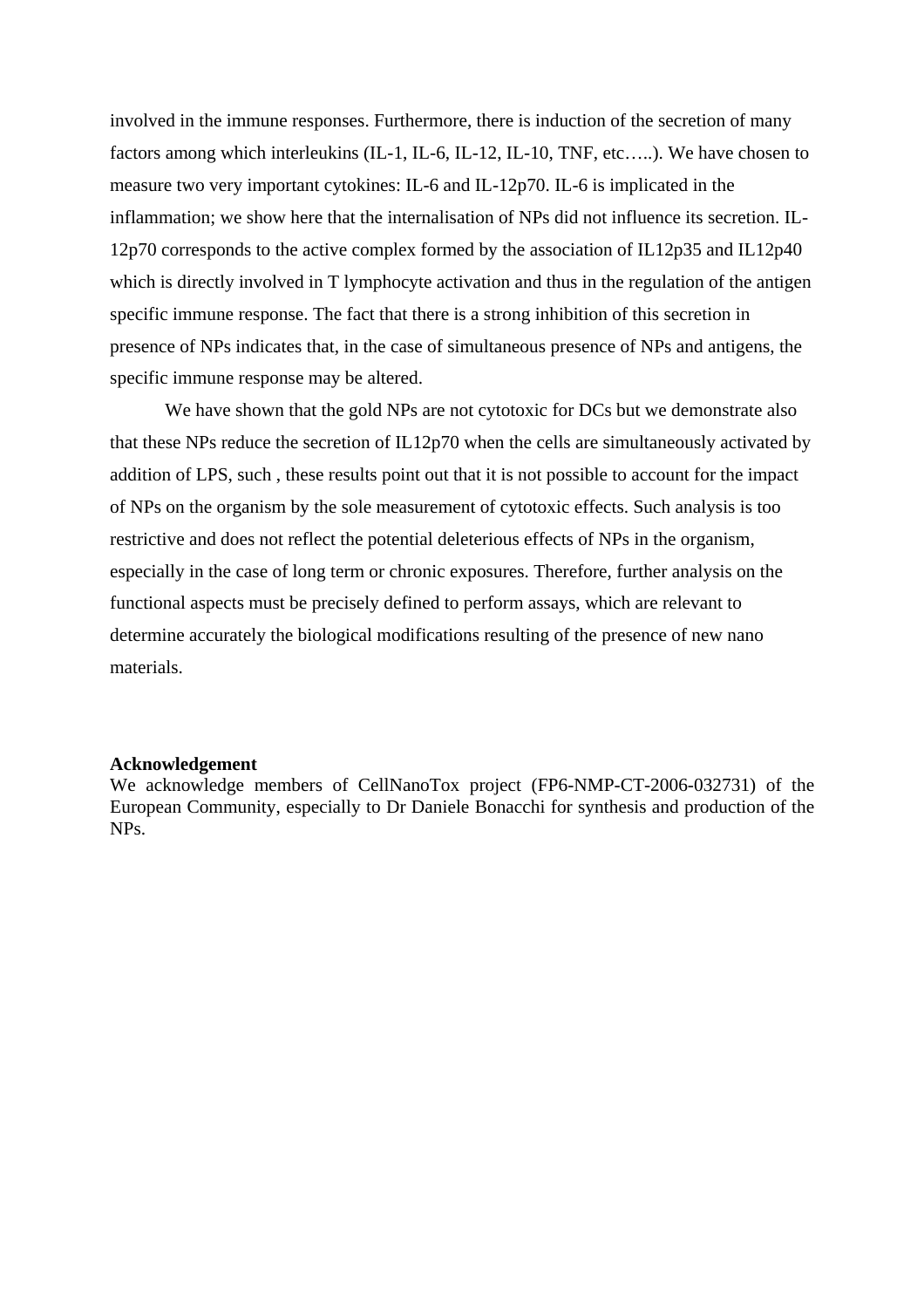## **References**

Bueno C, Almeida J, Alguero MC et al (2001) Flow cytometric analysis of cytokine production by normal human peripheral blood dendritic cells and monocytes: comparative analysis of different stimuli, secretion-blocking agents and incubation periods. Cytometry 46:33-40

Chou CC, Hsiao HY, Hong QS et al (2008) Single-walled carbon nanotubes can induce pulmonary injury in mouse model. Nano Lett 8:437-445

Elamanchili P, Diwan M, Cao M, Samuel J (2004) Characterization of poly(D,L-lactic-coglycolic acid) based nanoparticulate system for enhanced delivery of antigens to dendritic cells. Vaccine 22:2406-2412

Faure M, Villiers CL, Marche PN (2004) Normal differentiation and functions of mouse dendritic cells derived from RAG-deficient bone marrow progenitors. Cell Immunol 228:8-14 Mitchell LA, Gao J, Wal RV, Gigliotti A, Burchiel SW, McDonald JD (2007) Pulmonary and systemic immune response to inhaled multiwalled carbon nanotubes. Toxicol Sci 100:203-214 Ryan JJ, Bateman HR, Stover A et al (2007) Fullerene nanomaterials inhibit the allergic response. J Immunol 179:665-672

Savina A, Amigorena S (2007) Phagocytosis and antigen presentation in dendritic cells. Immunol Rev 219:143-156

Schneider T, Becker A, Ringe K, Reinhold A, Firsching R, Sabel BA (2008) Brain tumor therapy by combined vaccination and antisense oligonucleotide delivery with nanoparticles. J Neuroimmunol 195:21-27

Shvedova AA, Fabisiak JP, Kisin ER et al (2008) Sequential exposure to carbon nanotubes and bacteria enhances pulmonary inflammation and infectivity. Am J Respir Cell Mol Biol 38:579-590

Warheit DB, Sayes CM, Reed KL, Swain KA (2008) Health effects related to nanoparticle exposures: Environmental, health and safety considerations for assessing hazards and risks. Pharmacol Ther 120:35-42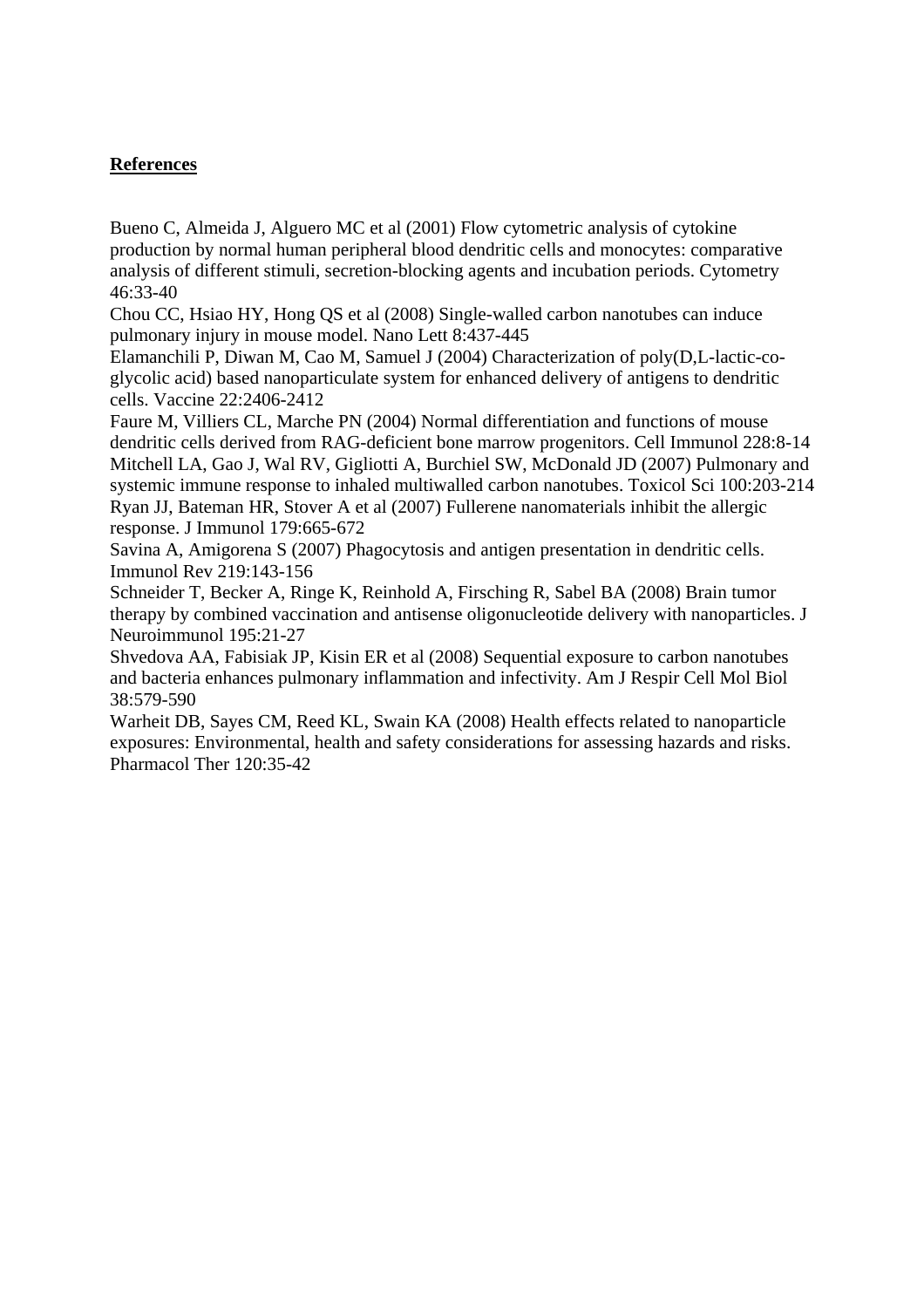# **Figure legends**

## **Fig. 1.**

Analysis of the cytotocity of gold NPs

Dendritic cells were incubated at 37°C in presence of gold NPs (0.5mM), then, after washing, the cells were stained for the determination of apoptosis and/or necrosis using Annexin V and 7-AAD respectively. A) Control DCs incubated without NPs. B) Positive control with DCs incubated for 24 hours in presence of DEG (2%, v/v). C) DCs incubated with NPs. The circle indicates the area used to determine the dead cells. The results which are presented correspond to 24 hours incubation with NPs, similar results were obtained after 4 and 48 hours incubation. This figure is representative of three independents experiments

Fig. 2.

Visualisation of internalised gold NPs by DCs

DCs were incubated at 37<sup>o</sup>C in presence of gold NPs (0.5mM) for 24 hours and then, after washing, they were observed under microscope, the arrows indicate the visible accumulation of NPs in the cells. The bar correspond to 40µm (A) or 5µm (B).

Fig. 3.

Analysis of the activation of DCs in presence of gold NPs

DCs were incubated at 37<sup>o</sup>C in presence of gold NPs (0.5mM), then, after washing, they were stained in order to determine their activation using fluorescently labelled antibodies anti-IAb (MHC-II) and anti-CD11c markers. A) Control DCs incubated without NPs. B) Positive control with DCs incubated for 24 hours in presence of LPS (2µg/ml). C) DCs incubated with NPs. The circle indicates the area used to determine the percentage of activated cells. The results which are presented correspond to 24 hours incubation with NPs, similar results were obtained after shorter (4 hours) or longer (48 hours) incubation. This figure is representative of three independents experiments.

Fig. 4.

Quantification of the cytokines secreted by DCs in presence of NPs DCs were incubated at 37<sup>o</sup>C in the presence of LPS (2µg/ml) and/or gold NPs (0.5mM) for 24 hours, then the supernatants were collected and used to determine the concentration of IL-6 and IL-12p70 as indicated in the material and methods section. A control was performed without additive: LPS and NPs. The results correspond to the mean value of three independents experiments. \*\* denotes a significant difference between the indicated experimental groups  $(p<0.05)$ .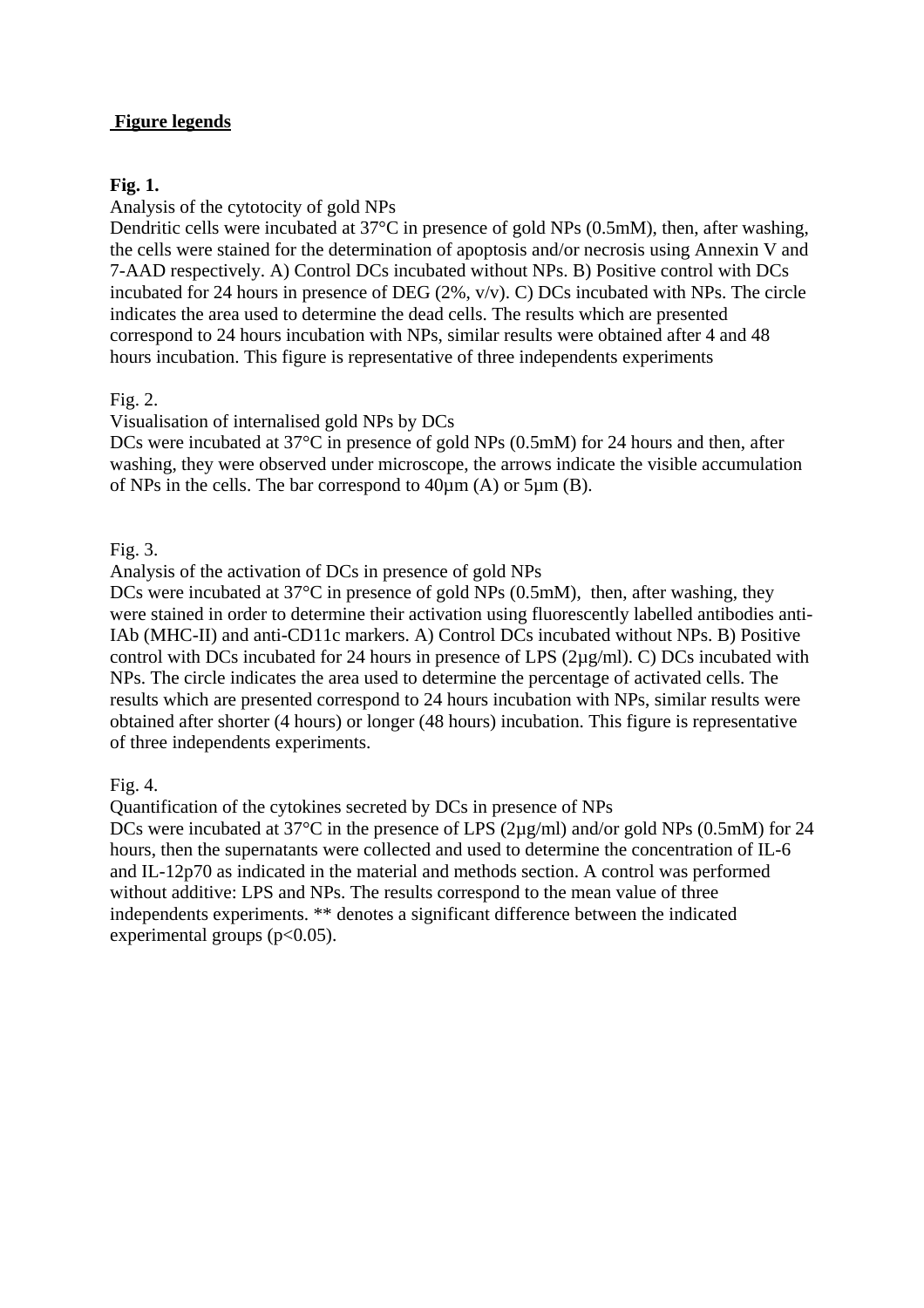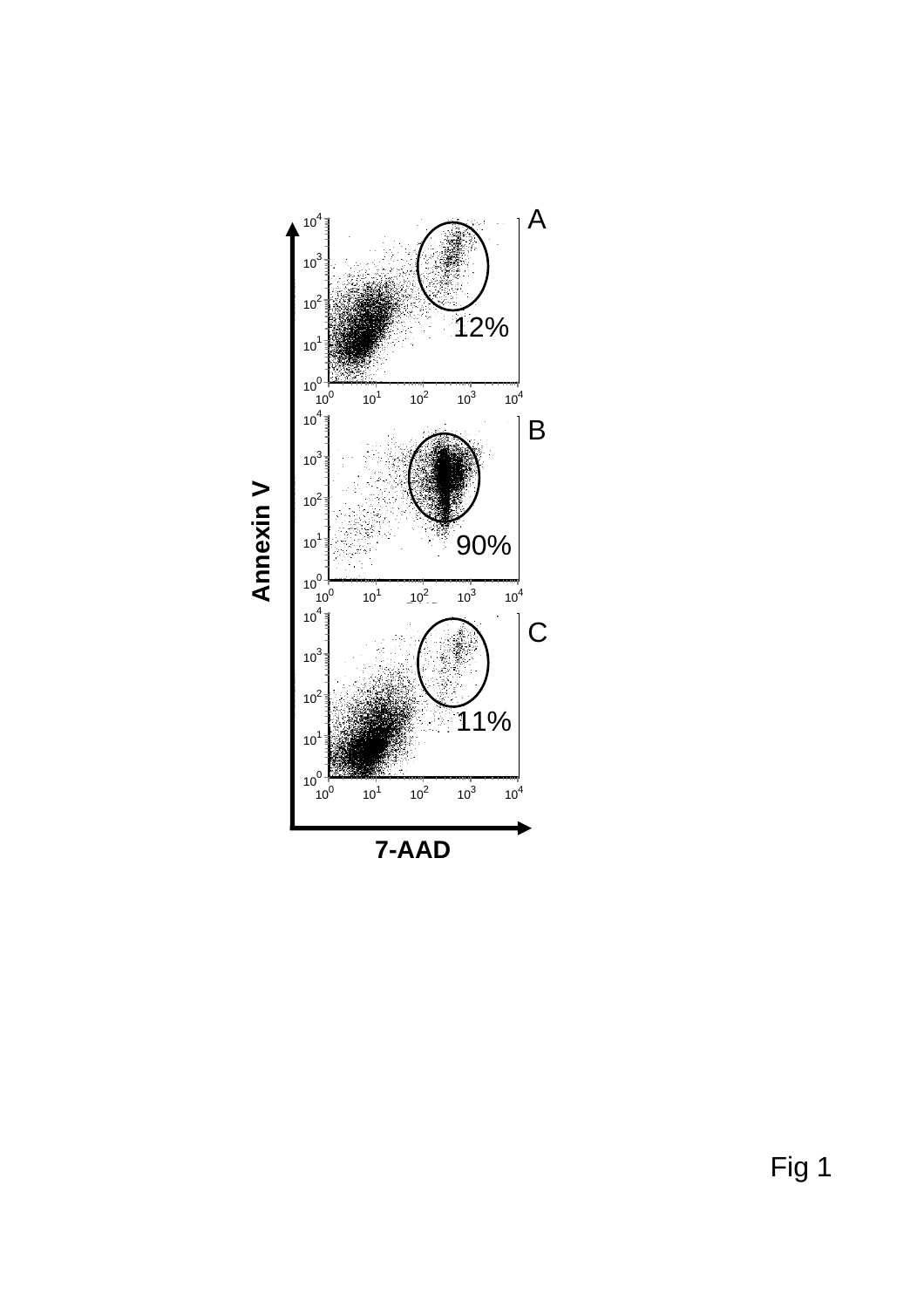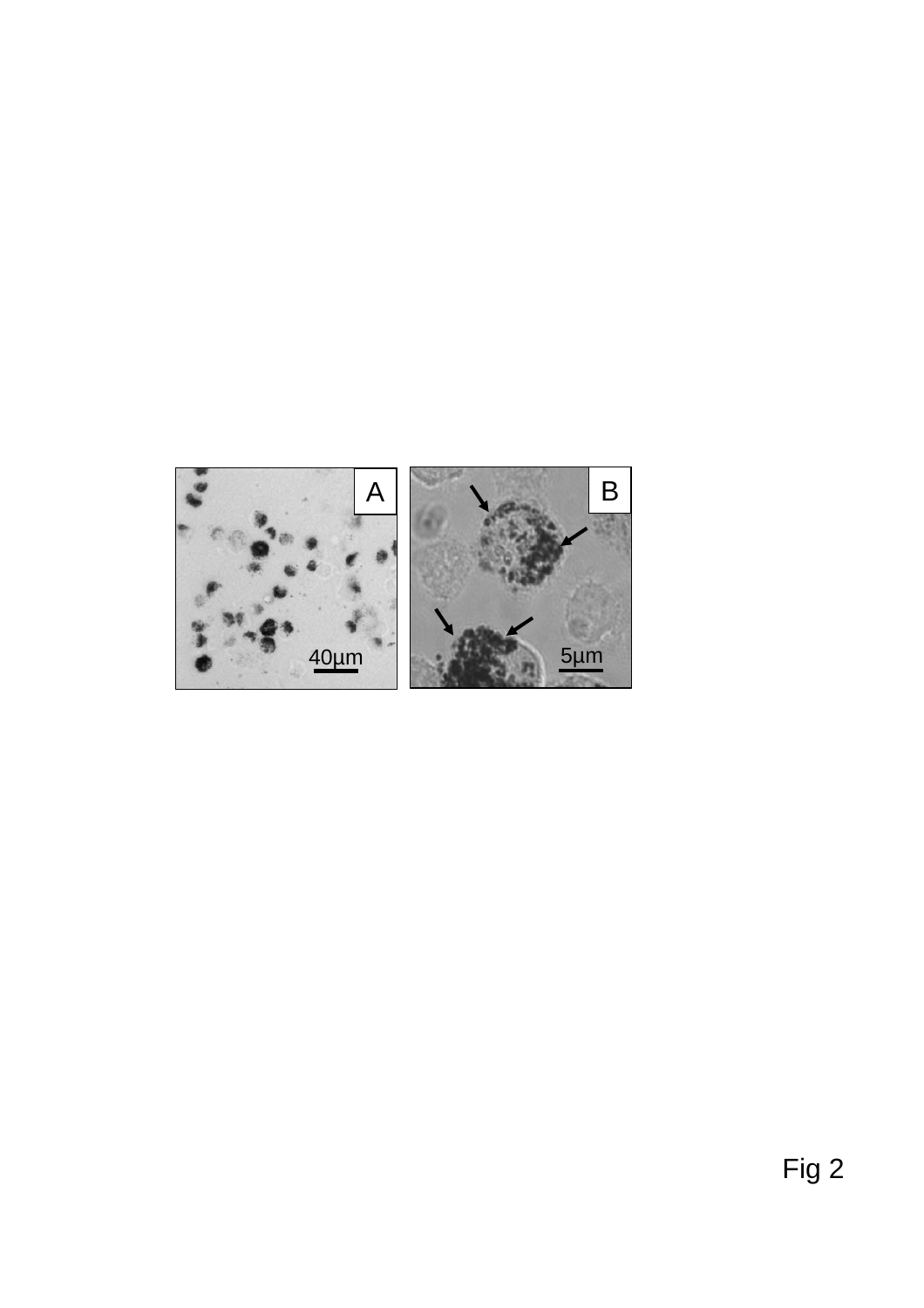

IAb MHC-II **IAb MHC-II**